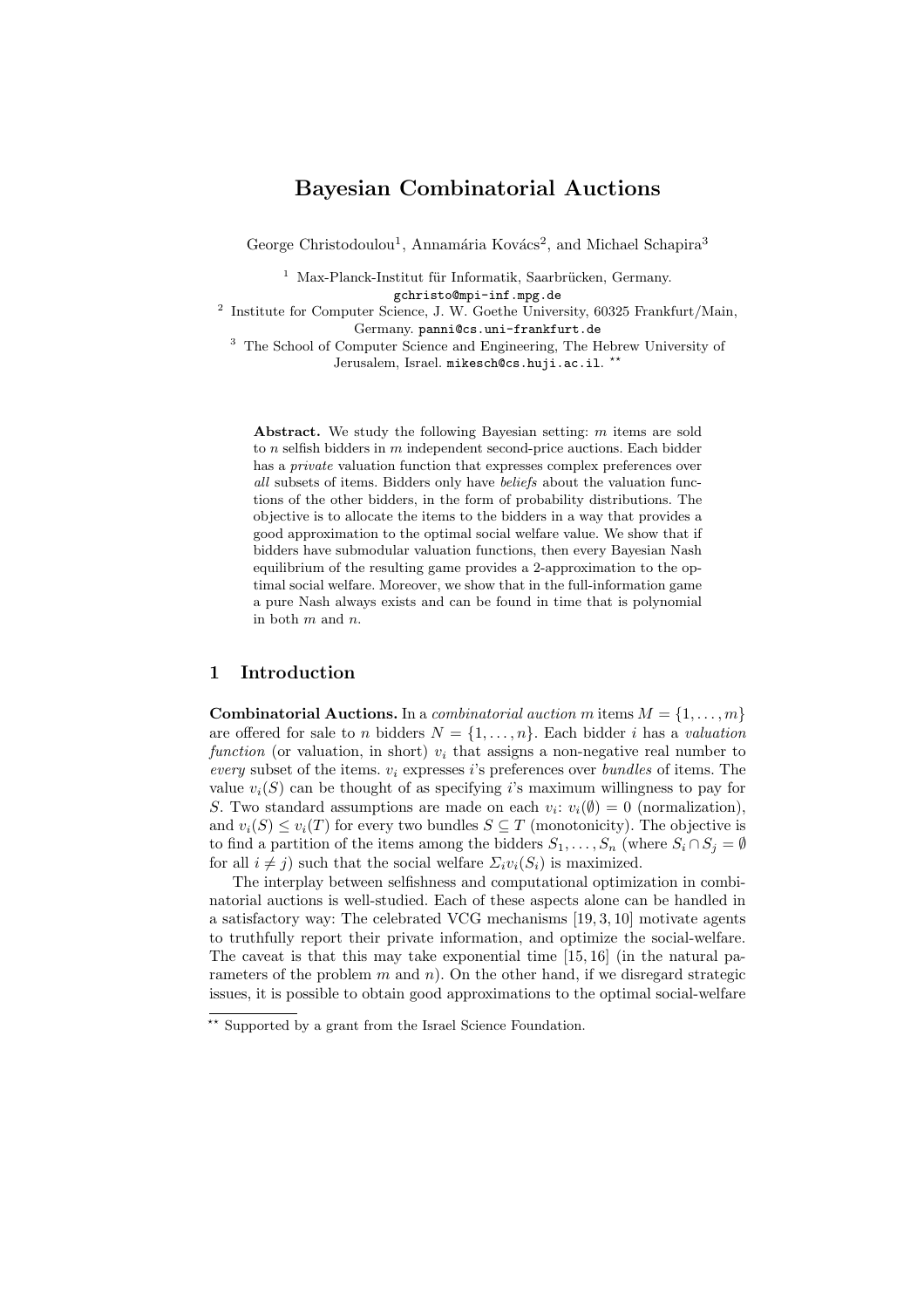in polynomial time, for restricted, yet very expressive special cases of combinatorial auctions (e.g., combinatorial auctions in which bidders have submodular valuations, known as combinatorial auctions with submodular bidders [13, 4–7, 20]). It is the combination of the two challenges that proves to be problematic.

Bayesian Combinatorial Auctions. In this paper we approach the problem of handling selfishness and computational hardness from an old-new perspective: Harsanyi [11] introduced Bayesian games as an elegant way of modeling selfishness in partial-information settings. In a Bayesian game, players do not know the private information of the other players, but only have beliefs, expressed by probability distributions over the different possible realizations of this private information. In combinatorial auctions this translates to probability distributions over the possible valuation functions of the other bidders. We are interested in maximizing the social-welfare in a way that is aligned with the interests of the different bidders. We ask the following question: Can we design an auction for which *any* Bayesian Nash equilibrium provides a good approximation to the optimal social-welfare? This question is, of course, an extension of the well known "*price of anarchy*" question  $[12, 17]$  to Bayesian settings.

Inspired by eBay, we study the simple auction in which the  $m$  items are sold in  $m$  independent second-price auctions. This auction induces a game in which a bidder's strategy is the m-dimensional vector of bids he submits in the different single-item auctions, and his payoff is his value for the set of items he is allocated minus his payments. Unfortunately, in this general setting, some unnatural problems may arise: Consider the following simple example:  $m = 1$ ,  $n = 2$ , and the bidders have complete information about each other. Let  $v_1(1) =$ 1 and  $v_2(1) = 0$ . Observe that the optimal social welfare is 1 (assign item 1 to bidder 1). Also observe that if bidder 1 bids 0 and bidder 2 bids 1 then this is a pure Nash equilibrium with a social-welfare value of 0. Therefore, the price of anarchy of this full-information game is infinity.

In the above scenario, the second bidder bid for (and eventually got) an object he was not interested in possessing. However, such a situation is unlikely to occur in real-life situations, especially if bidders are only partially informed and are therefore more inclined to avoid risks. To handle this, we adopt the well-known assumption in decision theory, that the players (bidders) are expost individually-rational. Informally, ex-post individual-rationality means that bidders play it safe, in the sense that a bidder will never make decisions that might (in some scenario) result in getting a negative payoff.

Our Results. Our main result is the following: We exhibit an auction (we refer to as a Bayesian auction) in which essentially all items are sold in a second-price auction. We prove that any mixed Nash equilibrium for this auction provides a good approximation to the optimal social welfare.

Theorem: If bidders are ex-post individually-rational, and have submodular valuation functions, then every (mixed) Bayesian Nash equilibrium of a Bayesian auction provides a 2-approximation to the optimal social welfare.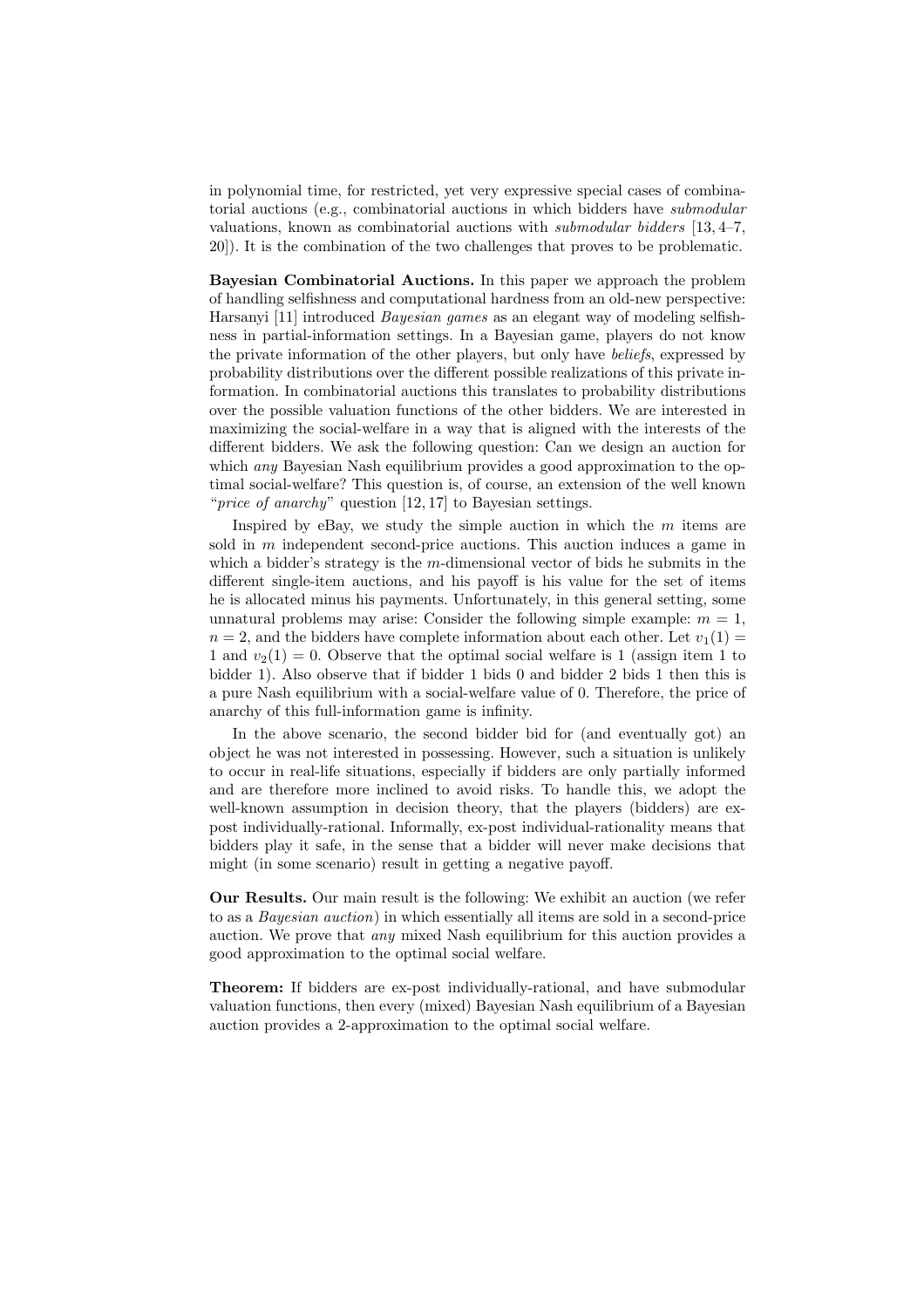A bidder i is said to have a *submodular* valuation function if for all  $S, T \subseteq M$  $v_i(S \cup T) + v_i(S \cap T) \leq v_i(S) + v_i(T)$ . This definition of submodularity is known (see, e.g., [13]) to be equivalent to the following definition: A valuation function is submodular if for every two bundles  $S \subseteq T$  that do not contain an item j it holds that

$$
v_i(S \cup \{j\}) - v_i(S) \ge v_i(T \cup \{j\}) - v_i(T).
$$

This last inequality has a natural interpretation as it implies that the bidders have decreasing marginal utilities (the marginal value of the item decreases as the number of items a bidder has increases). In fact, our theorem holds even if bidders have fractionally-subadditive valuation functions [6] (defined, and termed XOS, in [14]), a class of valuation functions that strictly contains all submodular ones [14, 13].

We stress that this "Bayesian price of anarchy" result is independent of the bidders' beliefs. That is, the 2-approximation ratio is guaranteed for any common probability distribution ("common prior") over the valuation functions (we do require the common prior to be the product of independent probability distributions). This suggests a middle-ground between the classical economic and the standard computer science approaches: Works in economics normally assume that the "input" is drawn from some specific probability distribution, and prove results that apply to that specific one. In contrast, computer scientists prefer a worst-case analysis that holds for every possible input. We require the assumption that the input is drawn from some (known) probability distribution but expect to obtain a good approximation ratio regardless of what it is. We note that an approach similar to ours was applied to selfish routing problems in [9, 8]

Open Question: Can a (mixed) Bayesian Nash equilibrium be computed in polynomial time?

Simple examples show that a pure Bayesian Nash is not guaranteed to exist in our Bayesian setting<sup>4</sup>. An interesting special case of the Bayesian game is the full-information game in which every bidder's valuation function is known to all other bidders. We show, that in such full-information games a pure Nash equilibrium *always* exists. This is true even if the bidders are not ex-post individually rational. In fact, it is easy to show that even the optimal allocation of items can be achieved in a pure Nash equilibrium. So, while the price of anarchy in this game is infinity (without ex-post individual-rationality), the price of stability (the social welfare value of the best Nash equilibrium [1]) is 1. However, optimizing the social-welfare in combinatorial auctions with submodular bidders in known to be NP-hard [13]. Therefore, we are left with the following natural question: Can we find a pure Nash equilibrium that provides a good approximation to the optimal social welfare in polynomial time?

<sup>&</sup>lt;sup>4</sup> In fact, even a mixed Nash equilibrium is not guaranteed to exist unless one discretizes the strategy space (e.g., only allows bids that are multiples of some small  $\epsilon > 0$ ).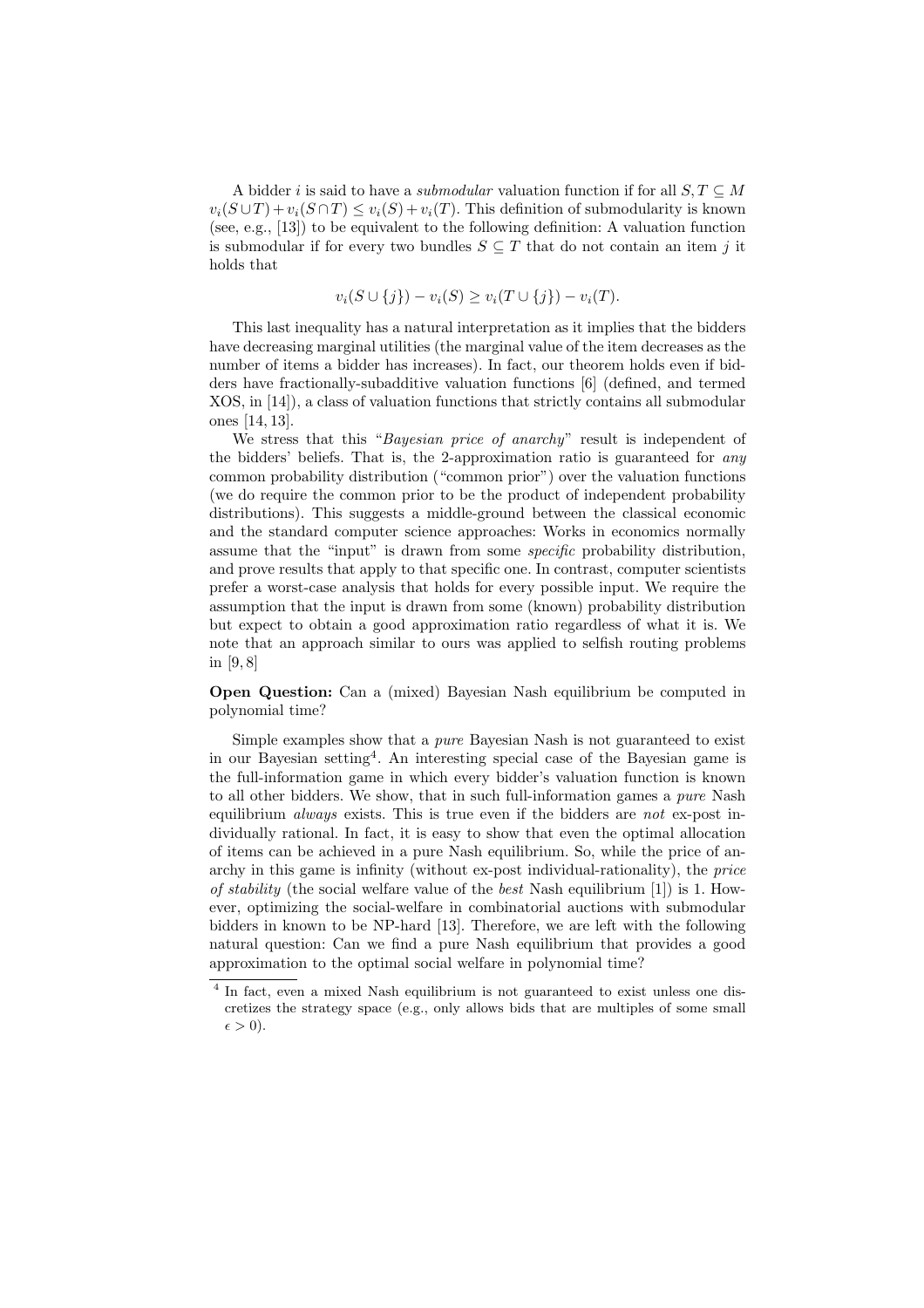We give the following answer for submodular bidders:

Theorem: If bidders have submodular valuation functions then a pure Nash equilibrium of the complete-information game that provides a 2-approximation to the optimal social welfare exists and can be computed in polynomial time.

We prove the theorem by showing that the approximation algorithm for maximizing social welfare in combinatorial auctions with submodular bidders, proposed by Lehmann et al. [13], can be used to compute the bids in a pure Nash equilibrium. We note that similar questions have been studied by Vetta in  $[18]^5$ .

For the wider class of fractionally-subadditive valuation functions, we provide a constructive way of finding a pure Nash that provides a 2-approximation via a simple and natural myopic procedure. This procedure is inspired by the greedy approximation-algorithm in [4]. Unfortunately, while this myopic procedure does compute a pure Nash equilibrium in polynomial time for some interesting (nonsubmodular) subcases, this is not true in general. We prove that the myopic procedure may take exponential time by exhibiting a non-trivial construction of an instance on which this can occur.

Open Question: Can a pure Nash equilibrium that obtains a 2-approximation to the optimal social-welfare be computed in polynomial time if bidders have fractionally-subadditive valuation functions?

The proofs omitted due to space limitations can be found in the full version of the paper.

### 2 Bayesian Price of Anarchy

In Subsection 2.1 we present the Bayesian setting we explore in this paper, which we term "Bayesian combinatorial auctions". In Subsection 2.2 we exhibit our main result, which is that the Bayesian price of anarchy of Bayesian combinatorial auctions is 2.

#### 2.1 The Setting - Bayesian Combinatorial Auctions

The Auction.  $m$  items are sold to  $n$  bidders in  $m$  independent second-price auctions (with some tie-breaking rule). A bidder's strategy is a *bid-vector*  $b_i \in$  $R_{\geq 0}^{m}$  (b<sub>i</sub>(j) represents i's bid for item j). <sup>6</sup> A (pure) strategy profile of all players

<sup>5</sup> Vetta considers a general setting in which decisions are made by non-cooperative agents, and the utility functions are submodular. He proves that in this setting the price of anarchy is at most 2. The framework discussed there is such that the players' pure strategies are subsets of a ground set (e.g., the items). This framework is not applicable to our auction, where the bids play a crucial role.

 $6$  So as to have a finite (discrete) model, we assume that all acceptable bids are multiples of an arbitrary  $\epsilon$ . Furthermore, they cannot exceed some maximum value  $B_{max}$ .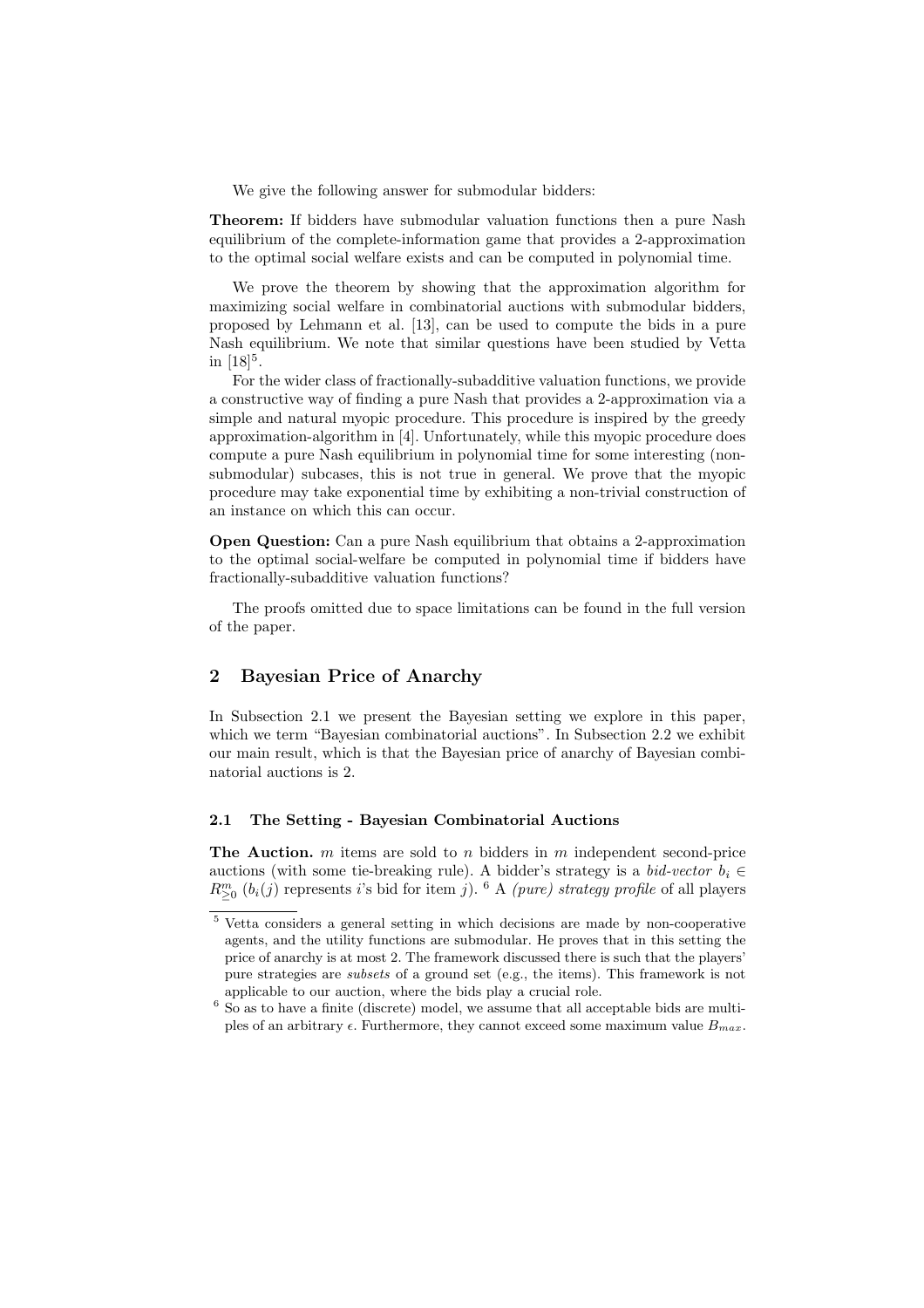is an *n*-tuple  $b = (b_1, \ldots, b_n)$ . We will use the notation  $b = (b_i, b_{-i})$ , to denote a strategy profile in which bidder i bids  $b_i$  and other bidders bid as in  $b_{-i}$  =  $(b_1, \ldots, b_{i-1}, b_{i+1}, \ldots, b_n).$ 

Given a strategy profile b, the items are allocated according to the second price rule, i.e., every object is sold to the highest bidder at a price equal to the second highest bid. For technical reasons, to be explained later, in each such second-price auction with negligible probability the item is randomly allocated to one of the bidders (who submitted a bid higher than zero). In this case, that bidder is charged his bid for the item.

For some fixed b we denote by  $X_i(b)$  the set of items obtained by player i in the auction<sup>7</sup>. For a set  $S \subseteq M$ , let the sum of the (highest) bids be denoted by

$$
Bids(S, b) = \sum_{j \in S} \max_{k} b_k(j),
$$
  

$$
Bids_{-i}(S, b_{-i}) = \sum_{j \in S} \max_{k \neq i} b_k(j),
$$

and

$$
Bids_i(S, b_i) = \sum_{j \in S} b_i(j).
$$

The *utility* (payoff) of player i is then given by

$$
u_i(b) = v_i(X_i(b)) - Bids_{-i}(X_i(b), b_{-i}).
$$

We make two assumptions about the bidders: ex-post individual-rationality, and that the  $v_i$ s are *fractionally-subadditive*. A valuation is fractionally-subadditive if it is the pointwise maximum of a set of additive valuations: A valuation  $a_i$ is additive if for every  $S \subseteq M$   $a_i(S) = \sum_{j \in S} a_i(\{j\})$ . A valuation  $v_i$  is fractionallysubadditive if there are additive valuations  $A = \{a_1, \ldots, a_l\}$  such that for every  $S \subseteq M$   $v_i(S) = \max_{a \in A} a(S)$ . (We will call  $a_k \in A$  a maximizing additive valuation for the set S if  $v_i(S) = a_k(S)$ .

The class of fractionally-subadditive valuations is known to be strictly contained in the class of subadditive valuations and to strictly contain the class of submodular valuations [14, 13].

**Bayesian Nash Equilibria.** For all i, let  $V_i$  denote the finite set of possible valuations of player  $i$ . The set of possible valuation profiles of the players is then  $V = V_1 \times \ldots \times V_n$ . There is a known probability distribution D over the valuations  $V$  (a *common prior*).  $D$  can be regarded as some market statistics that is known to all bidders (and to the auctioneer), and specifies their beliefs. We assume that  $D = D_1 \times \ldots \times D_n$  is the cartesian product of independent probability distributions  $D_i$ : any valuation profile  $v = (v_1, \ldots, v_n)$  occurs with probability  $D(v) = \prod_{i=1}^n D_i(v_i)$ , where  $D_i(v_i)$  is the probability that bidder i

<sup>&</sup>lt;sup>7</sup> observe that  $X_i(b)$  is actually a random variable, but since the event that not all items are sold in second-price auctions only occurs with very low probability we shall often refer to  $X_i(b)$  as indicating a specific bundle of items.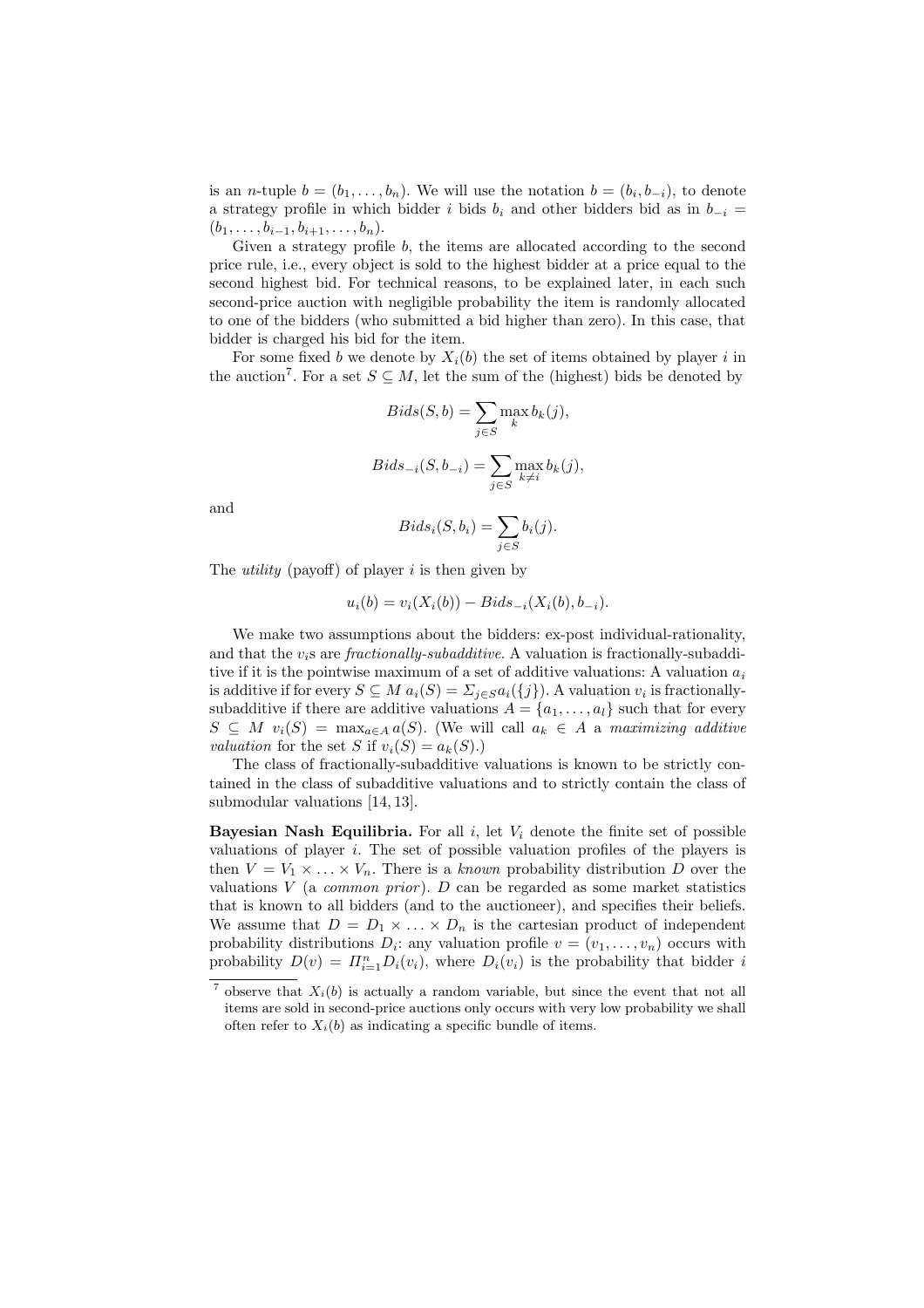has the valuation function  $v_i$ . Let  $V_{-i} = \times_{k \neq i} V_k$ ,  $D_{-i} = \times_{k \neq i} D_k$ , and  $v_{-i} =$  $(v_1, \ldots, v_{i-1}, v_{i+1}, \ldots, v_n).$ 

A bidding-function  $B_i$  for player i is a function that assigns a bid-vector  $b_i = B_i(v_i)$  to every valuation function  $v_i \in V_i$ . The reader may find it helpful to think of  $B_i$  as a suggestion made to player i by the auctioneer as to which bid to submit. An *n*-tuple of bidding-functions  $B = (B_1, \ldots, B_n)$  is a Bayesian *Nash equilibrium* if for every  $i \in [n]$ , and for every valuation function  $v_i$ , the bid  $B_i(v_i)$  maximizes i's expected utility given that his valuation function is  $v_i$ , and that the bid of every other bidder j is  $B_i(v_i)$ , where  $v_j$  is drawn from  $D_j$ . That is, a Bayesian Nash maximizes  $i$ 's expected payoff for any valuation function he may have, given his beliefs about the other bidders.

Bayesian Price of Anarchy. For a fixed valuation profile of the bidders  $v = (v_1, \ldots, v_n)$ , the optimal social-welfare is  $OPT(v) = max_{S_1, \ldots, S_n} \Sigma_i v_i(S_i)$ , where the maximum is taken over all partitions of  $M$  into disjoint bundles  $S_1, \ldots, S_n$ . For given D, the (expected) optimal social-welfare  $SW(OPT)$  is the expectation  $E[OPT(v)]$ , where v is drawn from D. That is,

$$
SW(OPT) = \sum_{v \in V} D(v) OPT(v)
$$

Given a profile  $v$ , every pure strategy profile  $b$  induces a social-welfare value  $SW(b) = \sum_{i \in [n]} v_i(X_i(b))$ . For an *n*-tuple of bidding-functions  $B = (B_1, \ldots, B_n)$ , we denote by  $SW(B)$  the expected social welfare  $E[SW(B_1(v_1), \ldots, B_n(v_n))],$ where the  $v = (v_1, \ldots, v_n)$  is drawn from D:

$$
SW(B) = \sum_{v \in V} D(v)SW(B(v)).
$$

We are interested in Bayesian Nash equilibria B for which the ratio  $\frac{SW(OPT)}{SW(B)}$ is small. The Bayesian price of anarchy of a game is

$$
PoA = \max_{D, B \; Bayesian Nash} \frac{SW(OPT)}{SW(B)},
$$

that is the maximum of the expression  $\frac{SW(OPT)}{SW(B)}$ , taken over all probability distributions  $D$ , and all Bayesian Nash equilibria  $B$  (for these probability distributions). Intuitively, a Bayesian price of anarchy of  $\alpha$  means that no matter what the bidders' beliefs are, every Bayesian Nash equilibrium provides an  $\alpha$ approximation to the optimal social-welfare.

Supporting Bids. Due to ex-post individual-rationality, a bidder will never submit a bid that might result in a negative payoff. Recall that the rules of the auction dictate that it is possible that a bidder get any subset of the items for which he submitted his non-zero bids and be charged the sum of these bids. Hence, a bidder's bid must uphold the following property:

**Definition 1.** A bid vector  $b_i$  is said to be a supporting bid given a valuation  $v_i$ , if for all  $S \subseteq M$   $v_i(S) \geq \sum_{j \in S} b_i(j)$ .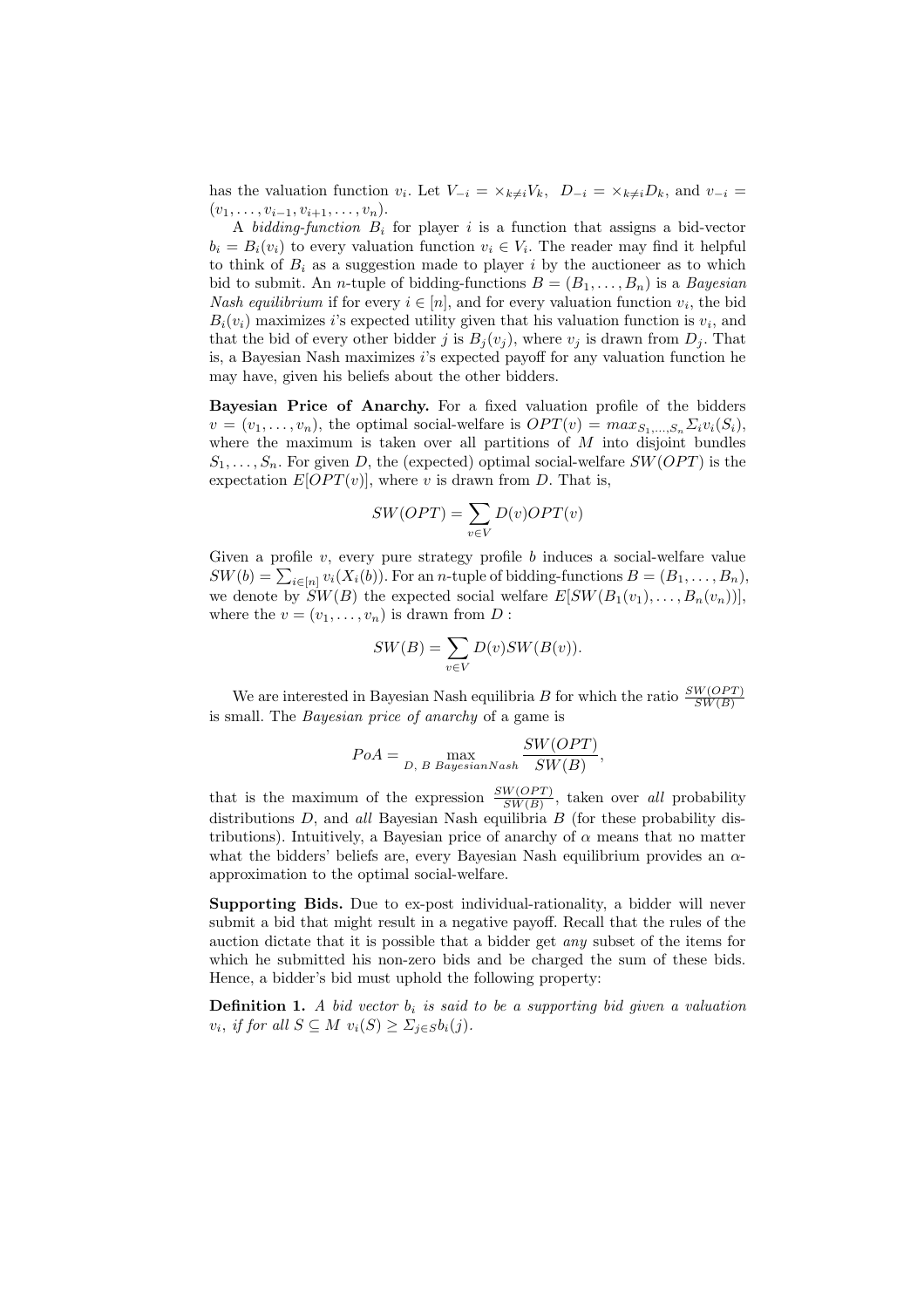Recall that the event that not all items are sold in second-price auctions only occurs with negligible probability. Hence, for simplicity, we shall disregard this event and prove our theorem for the case that all items are sold in second-price auctions.

#### 2.2 Bayesian Price of Anarchy of 2

This subsection exhibits our main result. For ease of exposition we prove the theorem regarding the Bayesian price of anarchy for pure Bayesian Nash equilibria. The (more complicated) proof for mixed Nash is omitted due to space limitations and appears in the full version of the paper. The proof of the theorem exploits the fractional subadditivity of the valuations via the following lemma:

**Lemma 1.** Let S be a set of items, and  $a_i$  be a maximizing additive valuation of player i for this set, restricted so that  $a_i = 0$  on  $M \backslash S$ . If i bids according to  $a_i$ , while all the others bid according to any pure profile  $b_{-i}$ , then

$$
u_i(a_i, b_{-i}) \ge v_i(S) - Bids_{-i}(S, b_{-i}).
$$

*Proof.* Let  $X_i := X_i(a_i, b_{-i})$  be the set of items that player i is going to get. Note that if i wins any item  $j \notin S$  then the maximum bid on this j was 0. Thus we can assume w.l.o.g. that  $X_i \subseteq S$ . Moreover,  $a_i(j) - Bids_{-i}(\{j\}, b_{-i}) \leq 0$ holds for every non-obtained item  $j \in S - X_i$ . Therefore, we have

$$
u_i(a, b_{-i}) = v_i(X_i) - Bids_{-i}(X_i, b_{-i})
$$
  
\n
$$
\geq \sum_{j \in X_i} a_i(j) - Bids_{-i}(X_i, b_{-i})
$$
  
\n
$$
\geq \sum_{j \in S} a_i(j) - Bids_{-i}(S, b_{-i})
$$
  
\n
$$
= v_i(S) - Bids_{-i}(S, b_{-i}).
$$

Theorem 1. Let D be a distribution over fractionally-subadditive valuations of the bidders. If  $B = (B_1, \ldots, B_n)$  is a Bayesian Nash, such that each  $B_i$  maps every valuation function  $v_i$  to a supporting bid (given  $v_i$ ) then  $\frac{SW(OPT)}{SW(B)} \leq 2$ .

*Proof.* Let  $v = (v_1, \ldots, v_n)$  be a fixed valuation profile. We denote by  $O^v =$  $(O_1^v, \ldots, O_n^v)$  the optimum allocation with respect to profile v.

Now for every player  $i$ , let  $a_i$  denote the maximizing additive valuation for the set  $O_i^v$ , (in particular,  $a_i(j) = 0$  if  $j \notin O_i^v$ ). For all i, we consider  $a_i$  as an alternative strategy to  $B_i(v_i)$ .

Let us fix a bidder *i*. Let  $w_{-i}$  be an arbitrary valuation profile of all bidders except for i. We introduce the short notation

$$
X_i^{w_{-i}} \stackrel{\text{def}}{=} X_i(B_i(v_i), B_{-i}(w_{-i})).
$$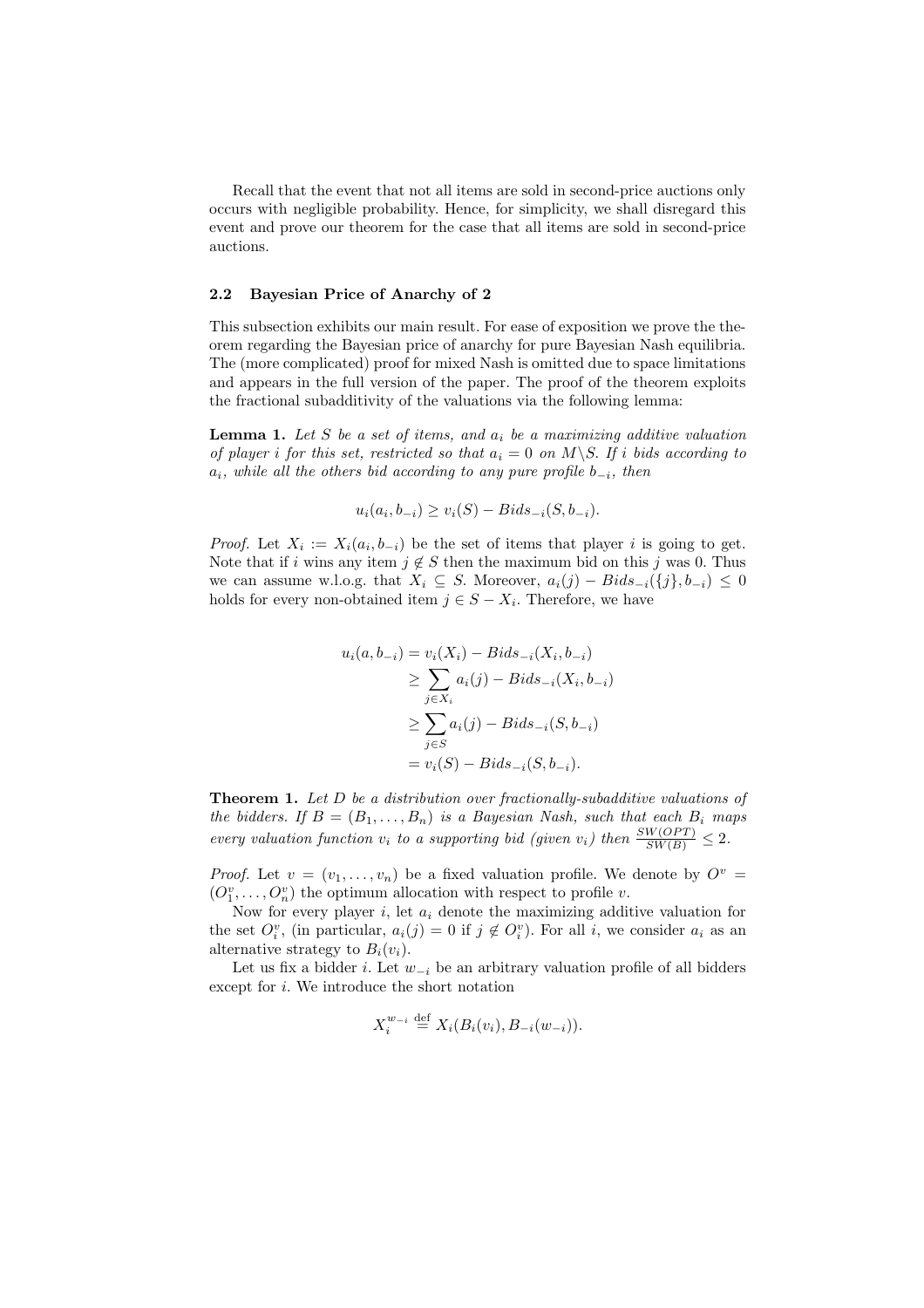Furthermore, for any  $S \subseteq M$  we will use

$$
Bids_{-i}^{w_{-i}}(S) \stackrel{\text{def}}{=} Bids_{-i}(S, B_{-i}(w_{-i})),
$$

resp.

$$
Bids^w(S) \stackrel{\text{def}}{=} Bids(S, B(w)),
$$

where  $w = (w_i, w_{-i})$  is a valuation profile.

Since B is a Bayesian Nash, the strategy  $B_i(v_i)$  provides higher expected utility to player  $i$  than the strategy  $a_i$ :

$$
\sum_{w_{-i}\in V_{-i}} D(w_{-i})u_i(B_i(v_i), B_{-i}(w_{-i})) \ge \sum_{w_{-i}\in V_{-i}} D(w_{-i})u_i(a_i, B_{-i}(w_{-i})).
$$

The utility values on the left-hand-side are

$$
u_i(B_i(v_i), B_{-i}(w_{-i})) = v_i(X_i^{w_{-i}}) - Bids_{-i}^{w_{-i}}(X_i^{w_{-i}}) \le v_i(X_i^{w_{-i}}).
$$

On the right-hand-side, applying Lemma 1 yields

$$
u_i(a_i, B_{-i}(w_{-i})) \ge v_i(O_i^v) - Bids_{-i}^{w_{-i}}(O_i^v).
$$

By merging the inequalities above, we get

$$
\sum_{w_{-i} \in V_{-i}} D(w_{-i}) v_i(X_i^{w_{-i}}) \ge \sum_{w_{-i} \in V_{-i}} D(w_{-i}) [v_i(O_i^v) - Bids_{-i}^{w_{-i}}(O_i^v)]
$$
  

$$
= v_i(O_i^v) \sum_{w_{-i} \in V_{-i}} D(w_{-i}) - \sum_{w_{-i} \in V_{-i}} D(w_{-i})Bids_{-i}^{w_{-i}}(O_i^v)
$$
  

$$
= v_i(O_i^v) \cdot 1 - \sum_{w \in V} D(w)Bids_{-i}^{w_{-i}}(O_i^v)
$$
  

$$
\ge v_i(O_i^v) - \sum_{w \in V} D(w)Bids^w(O_i^v).
$$

Here the expected highest bids  $\sum_{w_{-i} \in V_{-i}} D(w_{-i}) Bids_{-i}^{w_{-i}}(O_i^v)$ , and  $\sum_{w\in V} D(w)$   $Bids_{-i}^{w_{-i}}(O_i^v)$  are equal, because D is independent for all bidders. Finally,  $Bids_{-i}^{w-i}(\overline{O_i^v}) \leq Bids^w(\overline{O_i^v})$  obviously holds, since in the latter case we consider maximum bids over a larger set of players. We obtained

$$
v_i(O_i^v) \le \sum_{w_{-i} \in V_{-i}} D(w_{-i}) v_i(X_i^{w_{-i}}) + \sum_{w \in V} D(w) Bids^w(O_i^v).
$$

We sum over all i, and then take the expectation over all valuations  $v =$  $(v_1, \ldots, v_n)$  on both sides:

$$
\sum_{v \in V} D(v) \sum_{i \in [n]} v_i(O_i^v) \le \sum_{v \in V} D(v) \sum_{i \in [n]} \sum_{w_{-i} \in V_{-i}} D(w_{-i}) v_i(X_i^{w_{-i}}) + \sum_{v \in V} D(v) \sum_{i \in [n]} \sum_{w \in V} D(w) Bids^w(O_i^v).
$$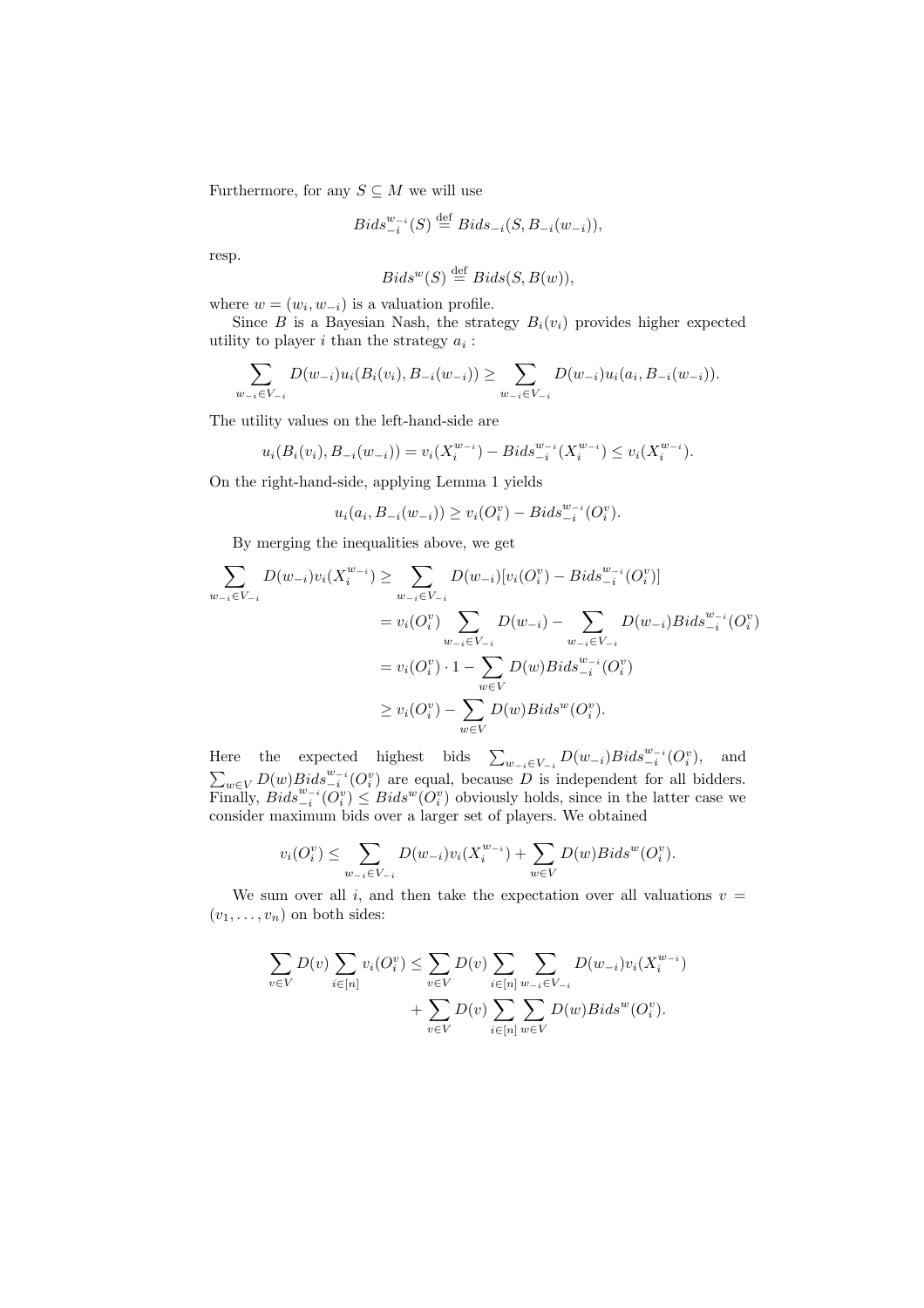Note that  $\sum_{v \in V} D(v) \sum_{i \in [n]} v_i(O_i^v) = SW(OPT)$ . Furthermore, we claim that both summands on the right-hand-side are at most  $SW(B)$ , so that  $SW(OPT) \leq 2SW(B)$ , which will conclude the proof. The first summand is

$$
\sum_{i \in [n]} \sum_{v_i \in V_i} D(v_i) \sum_{v_{-i} \in V_{-i}} D(v_{-i}) \sum_{w_{-i} \in V_{-i}} D(w_{-i}) v_i(X_i^{w_{-i}})
$$
\n
$$
= \sum_{i \in [n]} \sum_{v_i \in V_i} D(v_i) \sum_{w_{-i} \in V_{-i}} D(w_{-i}) v_i(X_i^{w_{-i}}) \sum_{v_{-i} \in V_{-i}} D(v_{-i})
$$
\n
$$
= \sum_{i \in [n]} \sum_{v_i \in V_i} \sum_{w_{-i} \in V_{-i}} D(v_i) D(w_{-i}) v_i(X_i^{w_{-i}}) \cdot 1
$$
\n
$$
= \sum_{i \in [n]} \sum_{v \in V} D(v) v_i(X_i^{v_{-i}})
$$
\n
$$
= \sum_{v \in V} D(v) \sum_{i \in [n]} v_i(X_i(B(v))) = SW(B).
$$

Finally, the second summand is

$$
\sum_{v \in V} D(v) \sum_{w \in V} D(w) \sum_{i \in [n]} Bids^w(O_i^v) = \sum_{v \in V} D(v) \sum_{w \in V} D(w) Bids^w(M)
$$
  
= 
$$
\sum_{w \in V} D(w) Bids^w(M) \sum_{v \in V} D(v)
$$
  
= 
$$
\sum_{w \in V} D(w) Bids^w(M) \cdot 1
$$
  
= 
$$
\sum_{w \in V} D(w) \sum_{i \in [n]} Bids_i(X_i(B(w)), B_i(w_i))
$$
  

$$
\leq \sum_{w \in V} D(w) \sum_{i \in [n]} w_i(X_i(B(w))) = SW(B).
$$

The last inequality holds since for all i, the  $B_i(w_i)$  contains supporting bids for any set of items including the obtained set  $X_i(B(w))$ .

A simple example shows that even in the full-information setting, this Bayesian price of anarchy result is tight.

## 3 Computing Pure Nash Equilibria

In this section we consider the following full-information game: The  $m$  items are sold to  $n$  bidders with fractionally-subadditive valuation functions in  $m$  independent second-price auctions. The players' valuation functions are assumed to be common knowledge.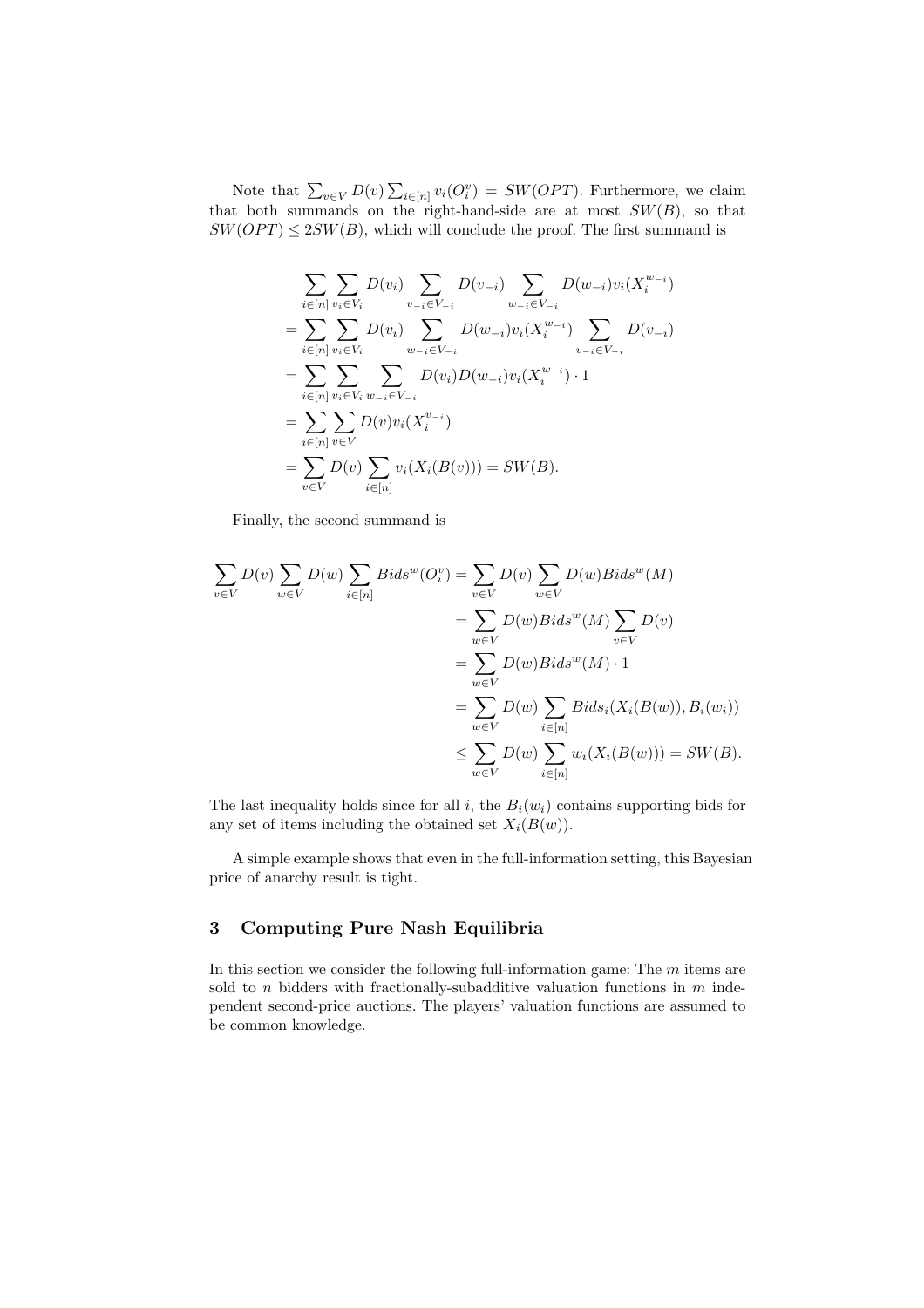In Subsection 3.1, we show that a pure Nash that provides a good approximation to the social welfare always exists in such games and provide a constructive way of finding one. In fact, we also prove that the price of stability [1] is 1, i.e. the optimum can always be achieved in a Nash equilibrium.

In Subsection 3.2 we show that if bidders have submodular valuation functions then such a pure Nash can be reached in polynomial time.

#### 3.1 Fractionally-Subadditive Valuation Functions

Despite the fact that (as shown in the Introduction) some Nash equilibria may fail to provide good approximation to the social-welfare, we present a constructive way for finding a pure Nash that yields a 2-approximation. We introduce a natural procedure we call the Potential Procedure which always reaches such an equilibrium. The POTENTIAL PROCEDURE is a simple myopic procedure for fractionally-subadditive bidders<sup>8</sup>.

For every *i* let  $A_i = \{a_1^i, ..., a_{l_i}^i\}$  be a set of additive valuations such that for every  $S \subseteq M$   $v_i(S) = \max_{a \in A_i} a(S)$ . Recall that since  $v_i$  is fractionally subadditive such  $A_i$  must exist. Informally, the POTENTIAL PROCEDURE simply starts with some arbitrary supporting bids (corresponding to some maximizing additive valuations) and let players best-reply, one by one, to the bids of other players by switching to new supporting bids.

#### The Procedure:

- 1. Initialize  $b_i^*(j) \leftarrow 0, S_i \leftarrow \emptyset, r_j \leftarrow 0$ , for  $i = 1, \ldots, n$  and  $j = 1, \ldots, m$ .
- 2. While there is a bidder i such that  $S_i \neq \arg \max_{S \subseteq M}(v_i(S) \Sigma_{j \in (S \setminus S_i)}r_j)$ : (a) Let  $T = \arg \max_{S \subseteq M} (v_i(S) - \sum_{j \in (S \setminus S_i)} r_j)$ . Let  $a \in A_i$  be such that
	- $v_i(T) = a(T)$ .
	- (b) Set  $b_i^*(j) \leftarrow 0$  and  $r_j \leftarrow 0$  for all  $j \in S_i$ .
	- (c) Set  $b_i^*(j) \leftarrow a(j)$  for all  $j \in T$ . Set  $r_j \leftarrow a(j)$  for all  $j \in T$ .
	- (d) Set  $S_i \leftarrow T$ .
	- (e) For all  $k \neq i$  set  $S_k \leftarrow S_k \backslash S_i$ , and set  $b_k^*(j) \leftarrow 0$  for all  $j \in S_i$ .
- 3. Output  $b^* = (b_1^*, \ldots, b_n^*)$ .

Observe that in the definition we do not require  $a(j) \geq r_j$  in lines (a)–(c) (i.e., that  $r_j$  increase). However, this follows from the fact that T maximizes  $v_i(S) - \sum_{j \in (S \setminus S_i)} r_j$ . We use a potential-function argument and the fractionalsubadditivity of the bidders to show that the POTENTIAL PROCEDURE eventually converges to a "good" pure Nash.

Theorem 2. If the valuation functions are fractionally subadditive, then the POTENTIAL PROCEDURE converges to a pure Nash equilibrium that provides a 2-approximation to the optimal social-welfare.

 $8$  This procedure requires bidder  $i$  to be able to determine which bundle he would prefer most, given a vector of per-item payments  $r = (r_1, ..., r_m)$ . That is, to declare a bundle S for which  $v_i(S) - \sum_{j \in S} r_j$  is maximized. This type of query is called a demand query and is very common in combinatorial auctions literature (see, e.g., [2,  $4, 6, 7$ ).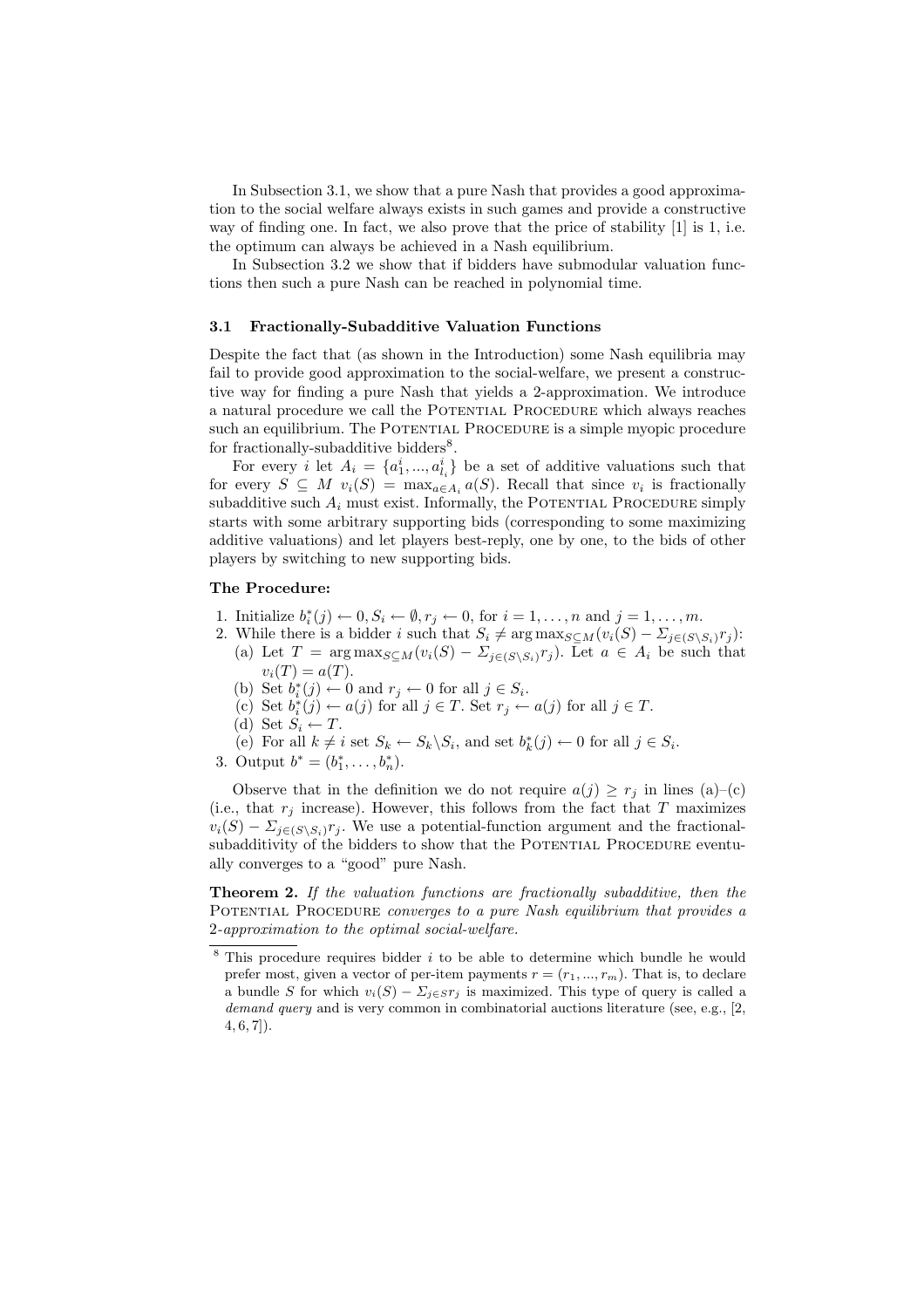We note that the proof shows that even the optimal social-welfare can be obtained in a pure Nash equilibrium and so the price of stability is 1. So, we have a natural procedure, that is essentially a best response sequence of the players, that leads to a pure Nash equilibrium. But, how long will it take the POTENTIAL PROCEDURE to converge? A non-trivial construction shows that unfortunately the worst case running time is exponential in  $n$  and  $m$ .

Theorem 3. There is an instance with 2 bidders, each with a fractionally $subadditive$  valuation function, on which the POTENTIAL PROCEDURE converges after  $\Omega(2^m)$  steps.

Theorem 3 leaves us with two interesting open questions: First, will the Potential Procedure converge in polynomial time if the valuation functions are submodular? Second, does the POTENTIAL PROCEDURE always run in time that is polynomial in the size of the sets of additive valuations that underlie every fractionally-subadditive valuation? An affirmative answer to this question would imply that the POTENTIAL PROCEDURE runs in polynomial time if the bidders have fractionally-subadditive valuations encoded in a bidding language (see [14, 13, 4, 5]). We note that in the instance in the proof of Theorem 3 the size of the sets of additive valuations was exponential  $n$  and  $m$ .

#### 3.2 Submodular Valuation Functions

In this subsection, we focus on submodular valuation functions. We show that one can find, in polynomial time, a pure Nash equilibrium that also satisfies the premises of Theorem 1. The procedure we present exploits the algorithm due to Lehmann et al. [13]. This procedure, which we will call the MARGINAL-VALUE PROCEDURE, therefore provides a 2-approximation to the optimal social welfare.

#### The Procedure:

- 1. Fix an arbitrary order on the items. W.l.o.g. let this order be  $1, \ldots, m$ .
- 2. Initialize  $S_i \leftarrow \emptyset$ , and  $r_j \leftarrow 0$ , for  $i = 1, \ldots, n$ , and  $j = 1, \ldots, m$ .
- 3. For each item  $j = 1, \ldots, m$ :
	- (a) Let  $i = \arg \max_{t \in N} v_t(S_t \cup \{j\}) v_t(S_t)$ . Set  $S_i \leftarrow S_i \cup \{j\}$ .
- (b) Set  $r_j \leftarrow \max_{t \in N} v_t(S_t \cup \{j\}) v_t(S_t).$
- 4. For every bidder i set  $b_i^*(j) \leftarrow r_j$  for all  $j \in S_i$  and  $b_i^*(j) \leftarrow 0$  for all  $j \notin S_i$ .
- 5. Output  $b^* = (b_1^*, ..., b_n^*)$ .

Observe, that the resulting *n*-tuple of bid-vectors  $b^*$  is such that for each item, only one bidder offers a non-zero bid for that item. This is due to the fact that we are dealing with a complete-information setting (intuitively, if a bidder does not win an item he might as well not bid on it). Also notice that the MARGINAL-VALUE PROCEDURE only requires  $m$  rounds and so ends in polynomial time.

Theorem 4. If the valuation functions are submodular then a pure Nash equilibrium that provides a 2-approximation to the optimal social-welfare can be computed in polynomial time.